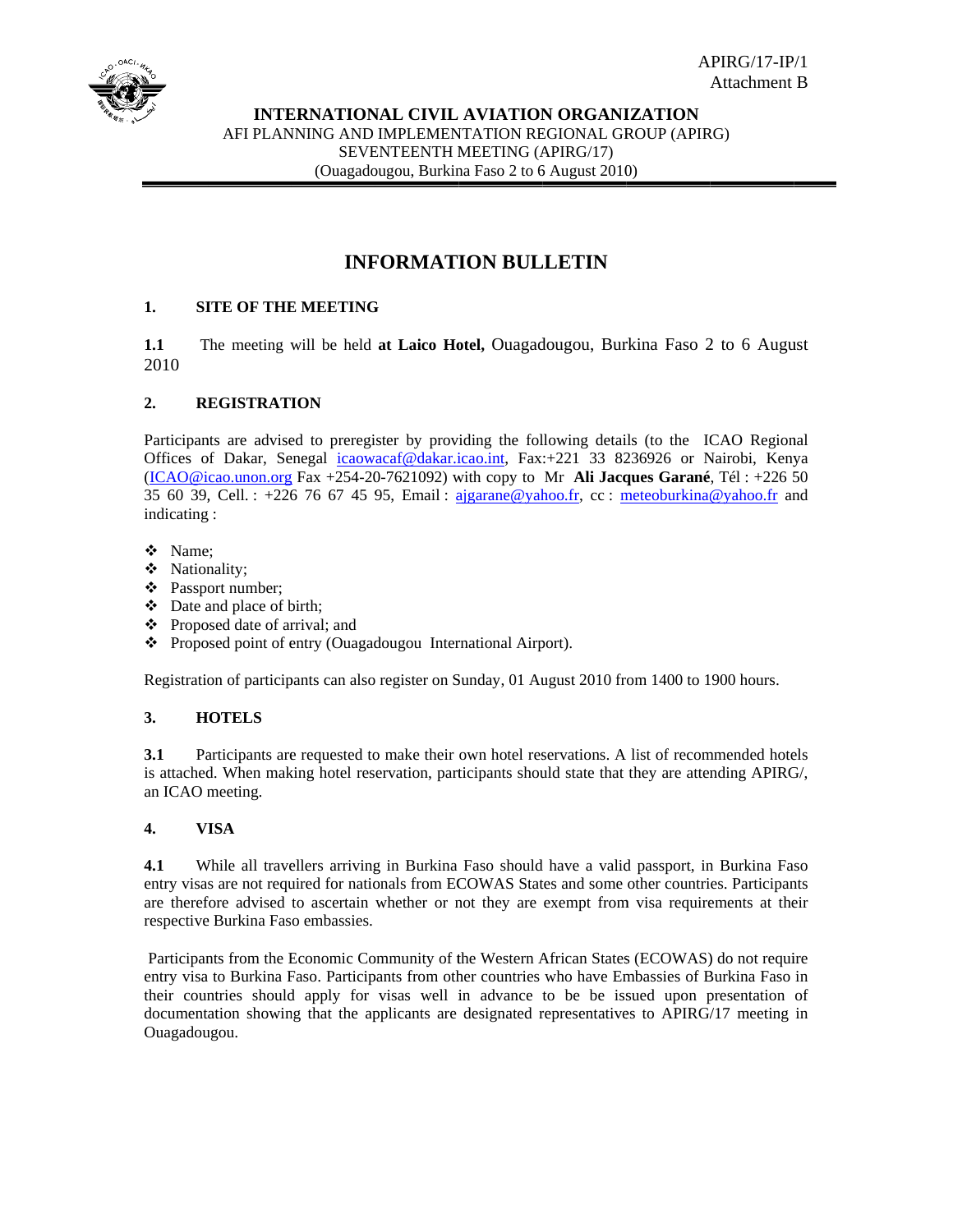### **5. HEALTH**

**5.1** Participants must ensure they take out travel insurance (including health) from their home country for the duration of their stay in Burkina Faso. **Meningitis** risk exists in the country, participants are advised to take immunization shot against this risk.

**5.2** Presentation of a yellow fever vaccination certificate at the point of entry is required of all participants, and it is advisable to be vaccinated against meningitis.

### **6. TRANSPORT**

**6.1** Ouagadougou International Airport is situated 3 kilometres (about 5 minutes drive) from the city centre. Taxis are readily available. Taxi fares from the airport to the city centre are between **FCFA 2000 and 3000.** The Government of Burkina Faso will provide transport between Ouagadougou International Airport, the principal hotels and the Conference venue for all participants. Transportation between other hotels and the meeting venue could be provided to participants at their request. Practical arrangements for such transportation will be finalized after participants' arrival and registration.

### **7. WEATHER AND LOCAL TIME INFORMATION**

**7.1** August is the peak of the rainy season in Burkina Faso with tropical rains. Ouagadougou's mean daily minimum temperature in August is  $22.2^{\circ}$ C and the maximum is  $31.1^{\circ}$ C.

**7.2** The local time is Universal Time (UTC) or GMT.

### **8. LOCAL CURRENCY AND FOREIGN EXCHANGES RATES**

**8.1** The basic unit of currency is the Francs CFA which is used in the **M**onetary **U**nion of **W**est **A**frican (**MUWA**) States (Benin, Burkina Faso, Cote d'Ivoire, Guinea Bissau, Mali, Niger, Senegal and Togo). There are coins of **5 FCFA; 10 FCFA, 25FCFA, 50FCFA, 100FCFA, 500FCFA**. Notes are issued in denominations of **1000, 2000, 5000 and 10000 FCFA.**

**8.2** The MUWA franc CFA has a fixed parity with the European Union Euro and its exchange rate is **1Euro** for **655.957** FCFA.

**8.3** There is no limit to the amount of foreign currency or traveller's cheques, which visitors may bring into Burkina Faso. However, the export of Burkina Faso currency by visitors is strictly forbidden. A maximum of 300000 FCFA is authorized in this respect.

**8.4** Commercial banks provide exchange facilities. Most banks are open between 7h30.00 am and 12h30 pm and from 1530 to 17h30, from Monday to Friday.

### **9. HOURS OF BUSINESS**

The working week in Burkina Faso runs from Monday to Friday (7:00-12:30 and from 15:30 to 17:30).

### **10. ELECTRICAL SUPPLY**

Local voltage is **220/240 V, 50** Hz with French Type E suckets. Participants from countries using non compatible plugs may bring suitable adopters for their laptops.

-----------------------------